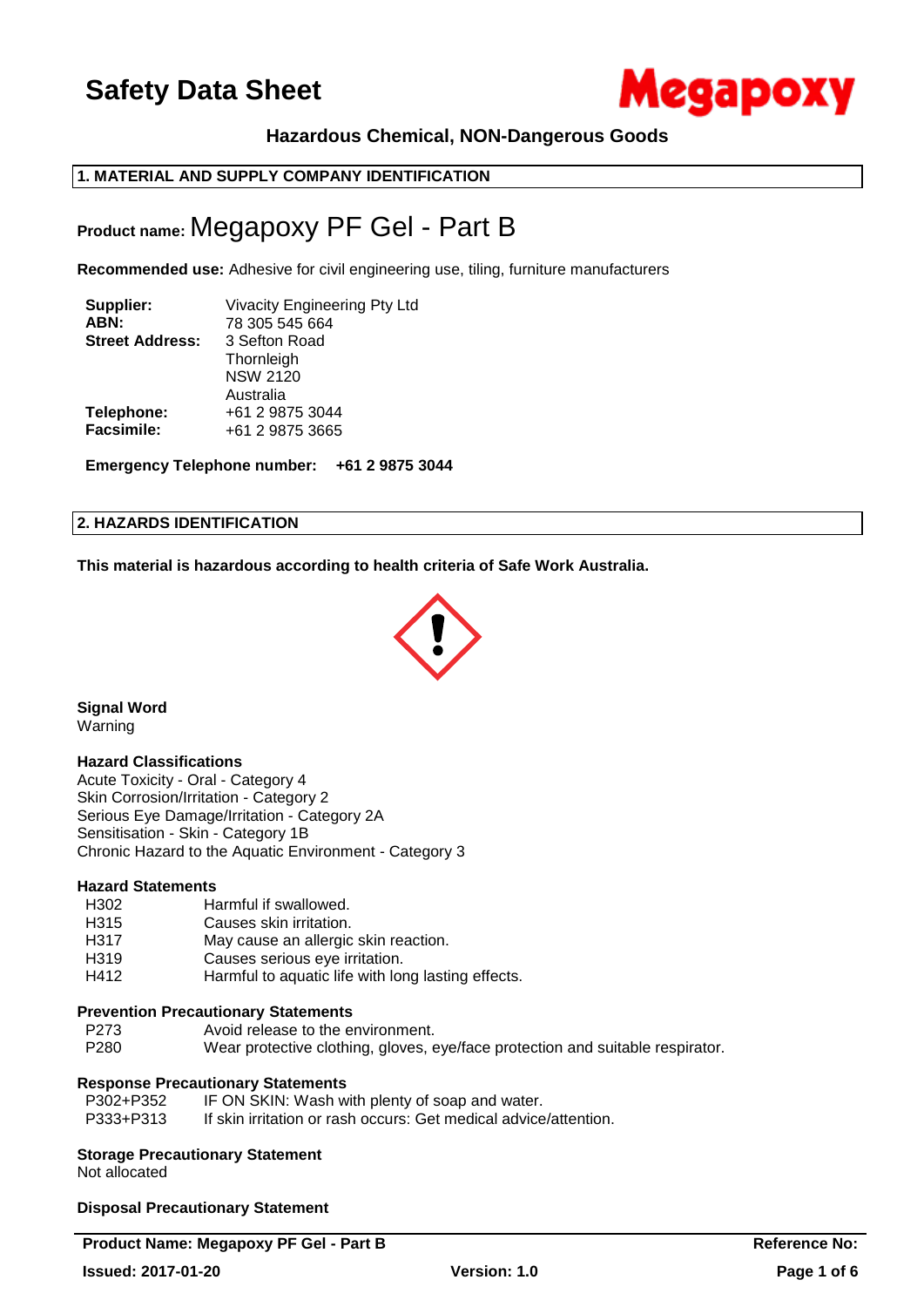

Not allocated

**Poison Schedule:** S5. Caution

### **DANGEROUS GOOD CLASSIFICATION**

Not classified as Dangerous Goods by the criteria of the "Australian Code for the Transport of Dangerous Goods by Road & Rail" and the "New Zealand NZS5433: Transport of Dangerous Goods on Land".

| 3. COMPOSITION INFORMATION                                                                                                                                         |            |                   |
|--------------------------------------------------------------------------------------------------------------------------------------------------------------------|------------|-------------------|
| <b>CHEMICAL ENTITY</b>                                                                                                                                             | CAS NO     | <b>PROPORTION</b> |
| Poly[oxy(methyl-1,2-ethanediyl)], .alpha.-hydro-.omega.-hydroxy-, ether<br>with 2,2-bis(hydroxymethyl)-1,3-propanediol (4:1), 2-hydroxy-3-<br>mercaptopropyl ether | 72244-98-5 | $>60\%$           |
| Ingredients determined to be Non-Hazardous                                                                                                                         |            | <b>Balance</b>    |

#### **4. FIRST AID MEASURES**

If poisoning occurs, contact a doctor or Poisons Information Centre (Phone Australia 131 126, New Zealand 0800 764 766).

**Inhalation:** Remove victim from exposure - avoid becoming a casualty. Remove contaminated clothing and loosen remaining clothing. Allow patient to assume most comfortable position and keep warm. Keep at rest until fully recovered. Seek medical advice if effects persist.

**Skin Contact:** Effects may be delayed. If skin or hair contact occurs, immediately remove contaminated clothing and flush skin and hair with running water. Continue flushing with water until advised to stop by the Poisons Information Centre or a Doctor; or for 15 minutes and transport to Doctor or Hospital.

**Eye contact:** If in eyes, hold eyelids apart and flush the eyes continuously with running water. Continue flushing until advised to stop by the Poisons Information Centre or a Doctor; or for at least 15 minutes and transport to Doctor or Hospital.

**Ingestion:** Rinse mouth with water. If swallowed, do NOT induce vomiting. Give a glass of water to drink. Never give anything by the mouth to an unconscious patient. If vomiting occurs give further water. Immediately call Poisons Centre or Doctor.

**Notes to physician:** Treat symptomatically. Effects may be delayed.

#### **5. FIRE FIGHTING MEASURES**

**Hazchem Code:** Not applicable.

**Suitable extinguishing media:** If material is involved in a fire use water fog (or if unavailable fine water spray), alcohol resistant foam, standard foam, dry agent (carbon dioxide, dry chemical powder).

**Specific hazards:** Non-combustible material.

**Fire fighting further advice:** Not applicable.

#### **6. ACCIDENTAL RELEASE MEASURES**

#### **SMALL SPILLS**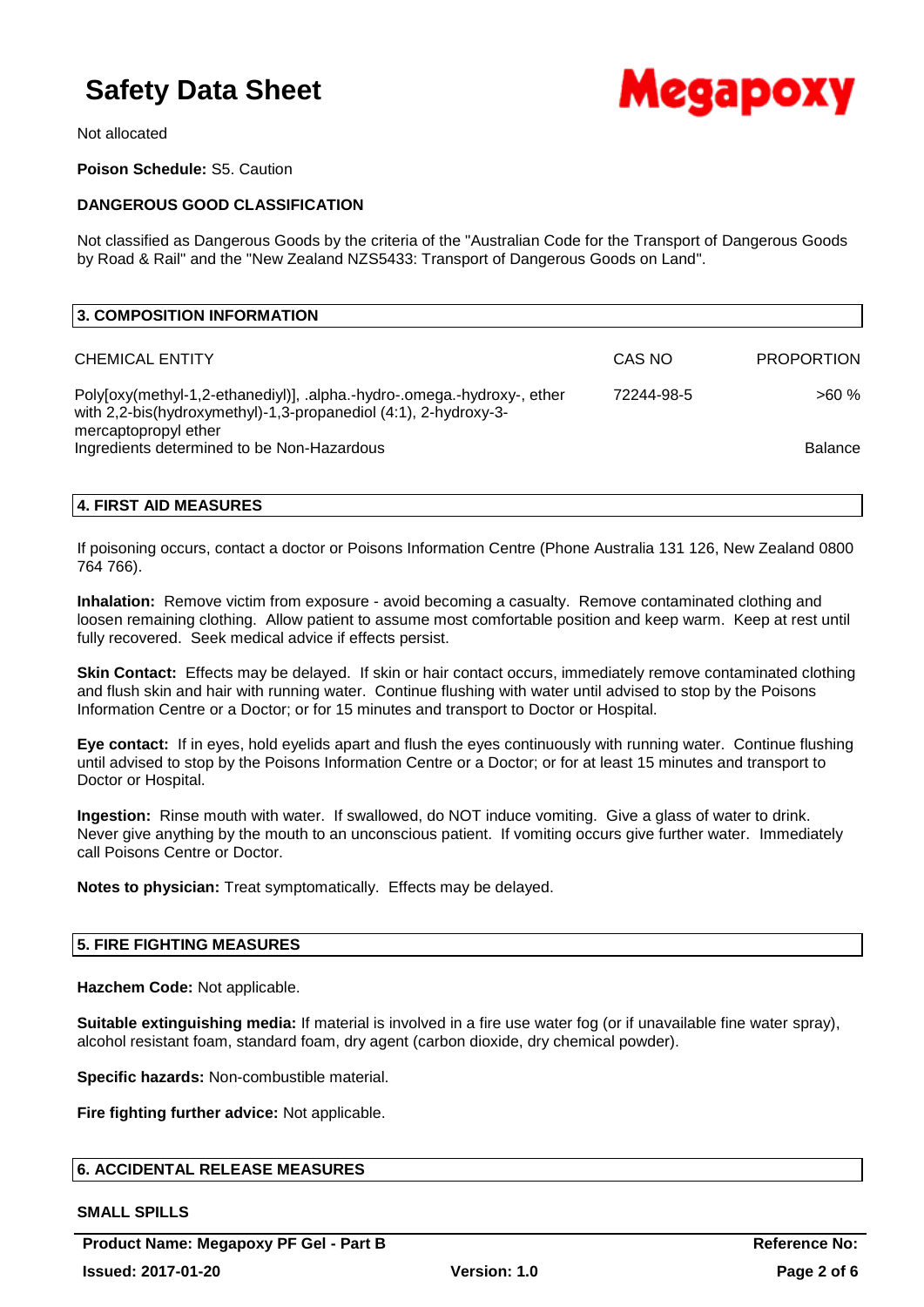

Wear protective equipment to prevent skin and eye contamination. Avoid inhalation of vapours or dust. Wipe up with absorbent (clean rag or paper towels). Collect and seal in properly labelled containers or drums for disposal.

#### **LARGE SPILLS**

Clear area of all unprotected personnel. Slippery when spilt. Avoid accidents, clean up immediately. Wear protective equipment to prevent skin and eye contamination and the inhalation of dust. Work up wind or increase ventilation. Cover with damp absorbent (inert material, sand or soil). Sweep or vacuum up, but avoid generating dust. Collect and seal in properly labelled containers or drums for disposal. If contamination of crops, sewers or waterways has occurred advise local emergency services.

#### **Dangerous Goods – Initial Emergency Response Guide No:** Not applicable

#### **7. HANDLING AND STORAGE**

**Handling:** Avoid eye contact and skin contact. Avoid inhalation of dust.

**Storage:** Store in a cool, dry, well-ventilated place and out of direct sunlight. Store away from foodstuffs. Store away from incompatible materials described in Section 10. Store away from sources of heat and/or ignition. Keep container standing upright. Keep containers closed when not in use - check regularly for spills.

This material is a Scheduled Poison Schedule 5 (Caution) and must be stored, maintained and used in accordance with the relevant regulations.

#### **8. EXPOSURE CONTROLS / PERSONAL PROTECTION**

**National occupational exposure limits:** No value assigned for this specific material by Safe Work Australia.

**Biological Limit Values:** As per the "National Model Regulations for the Control of Workplace Hazardous Substances (Safe Work Australia)" the ingredients in this material do not have a Biological Limit Allocated.

**National occupational exposure limits:** Natural ventilation should be adequate under normal use conditions..

**Personal Protection Equipment:** SAFETY SHOES, GLOVES, SAFETY GLASSES.

Wear safety shoes, gloves, safety glasses. Available information suggests that gloves made from should be suitable for intermittent contact. However, due to variations in glove construction and local conditions, the user should make a final assessment. Always wash hands before smoking, eating, drinking or using the toilet. Wash contaminated clothing and other protective equipment before storing or re-using.

**Hygiene measures:** Keep away from food, drink and animal feeding stuffs. When using do not eat, drink or smoke. Wash hands prior to eating, drinking or smoking. Avoid contact with clothing. Avoid eye contact and skin contact. Avoid inhalation of dust. Ensure that eyewash stations and safety showers are close to the workstation location.

#### **9. PHYSICAL AND CHEMICAL PROPERTIES**

| Form:   | Gel                                 |
|---------|-------------------------------------|
| Colour: | Opaque                              |
| Odour:  | Strong specific odour, sulphur-like |

**Solubility: Partially soluble in water Specific Gravity (20 °C):** 1.05-1.15 @ 25 Deg C **Relative Vapour Density (air=1):** >1 **Vapour Pressure (20 °C):** <0.01 Pa **Flash Point (°C):**  $>200 \text{ Deq C}$ **Boiling Point/Range (°C):** >200 Deg C **Decomposition Point (°C):**  $>200$  Deg C

**Product Name: Megapoxy PF Gel - Part B Reference No:**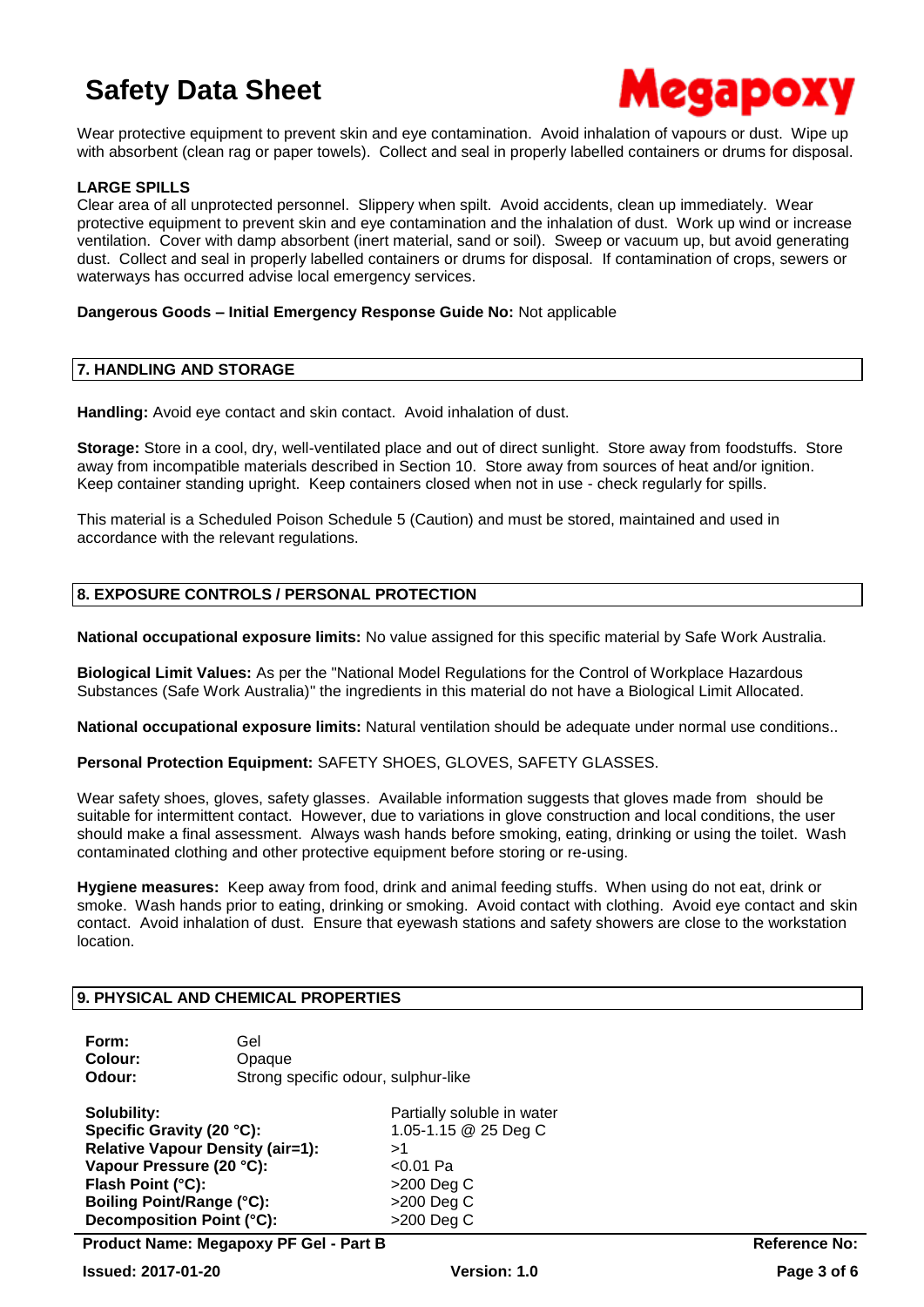

| Total VOC (g/Litre):  | Nil |
|-----------------------|-----|
| % Volatile by Volume: | Nil |

(Typical values only - consult specification sheet)

 $N Av = Not available, N App = Not applicable$ 

### **10. STABILITY AND REACTIVITY**

**Chemical stability:** This material is thermally stable when stored and used as directed.

**Conditions to avoid:** Elevated temperatures and sources of ignition.

**Incompatible materials:** Oxidising agents.

**Hazardous decomposition products:** Oxides of carbon and nitrogen, smoke and other toxic fumes.

**Hazardous reactions:** No known hazardous reactions.

#### **11. TOXICOLOGICAL INFORMATION**

No adverse health effects expected if the product is handled in accordance with this Safety Data Sheet and the product label. Symptoms or effects that may arise if the product is mishandled and overexposure occurs are:

#### **Acute Effects**

**Inhalation:** Material may be an irritant to mucous membranes and respiratory tract.

**Skin contact:** Contact with skin will result in irritation. A skin sensitiser. Repeated or prolonged skin contact may lead to allergic contact dermatitis.

**Ingestion:** Harmful if swallowed. Swallowing can result in nausea, vomiting and irritation of the gastrointestinal tract.

**Eye contact:** An eye irritant. Exposure to the dust may cause discomfort due to particulate nature. May cause physical irritation to the eyes.

#### **Acute toxicity**

**Inhalation:** This material has been classified as non-hazardous. Acute toxicity estimate (based on ingredients): >5 mg/L

**Skin contact:** This material has been classified as non-hazardous. Acute toxicity estimate (based on ingredients): >2,000 mg/Kg

**Ingestion:** This material has been classified as a Category 4 Hazard. Acute toxicity estimate (based on ingredients): 300 - 2,000 mg/Kg

**Corrosion/Irritancy:** Eye: this material has been classified as a Category 2A Hazard (reversible effects to eyes). Skin: this material has been classified as a Category 2 Hazard (reversible effects to skin).

**Sensitisation:** Inhalation: this material has been classified as not a respiratory sensitiser. Skin: this material has been classified as a Category 1B Hazard (skin sensitiser).

**Aspiration hazard:** This material has been classified as non-hazardous.

**Specific target organ toxicity (single exposure):** This material has been classified as non-hazardous.

**Chronic Toxicity**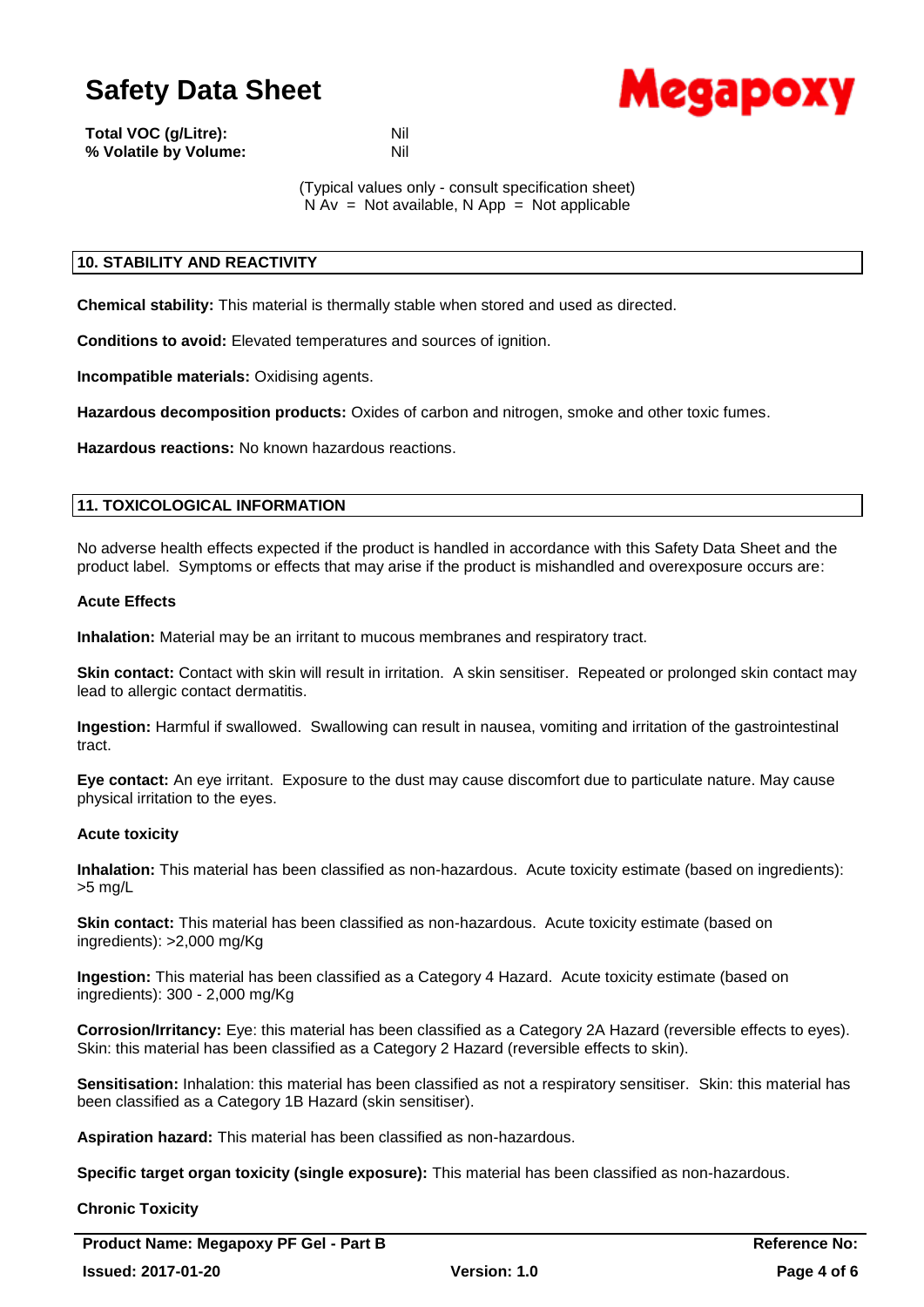

**Mutagenicity:** This material has been classified as non-hazardous.

**Carcinogenicity:** This material has been classified as non-hazardous.

**Reproductive toxicity (including via lactation):** This material has been classified as non-hazardous.

**Specific target organ toxicity (repeat exposure):** This material has been classified as non-hazardous.

#### **12. ECOLOGICAL INFORMATION**

Avoid contaminating waterways.

**Acute aquatic hazard:** This material has been classified as non-hazardous. Acute toxicity estimate (based on ingredients): >100 mg/L

**Long-term aquatic hazard:** This material has been classified as a Category Chronic 3 Hazard. Non-rapidly or rapidly degradable substance for which there are adequate chronic toxicity data available OR in the absence of chronic toxicity data, Acute toxicity estimate (based on ingredients): 10 - 100 mg/L, where the substance is not rapidly degradable and/or BCF  $\geq$  500 and/or log K<sub>ow</sub>  $\geq$  4.

**Ecotoxicity:** No information available.

**Persistence and degradability:** No information available.

**Bioaccumulative potential:** No information available.

**Mobility:** No information available.

#### **13. DISPOSAL CONSIDERATIONS**

Persons conducting disposal, recycling or reclamation activities should ensure that appropriate personal protection equipment is used, see "Section 8. Exposure Controls and Personal Protection" of this SDS.

If possible material and its container should be recycled. If material or container cannot be recycled, dispose in accordance with local, regional, national and international Regulations.

#### **14. TRANSPORT INFORMATION**

#### **ROAD AND RAIL TRANSPORT**

Not classified as Dangerous Goods by the criteria of the "Australian Code for the Transport of Dangerous Goods by Road & Rail" and the "New Zealand NZS5433: Transport of Dangerous Goods on Land".

#### **MARINE TRANSPORT**

Not classified as Dangerous Goods by the criteria of the International Maritime Dangerous Goods Code (IMDG Code) for transport by sea.

#### **AIR TRANSPORT**

Not classified as Dangerous Goods by the criteria of the International Air Transport Association (IATA) Dangerous Goods Regulations for transport by air.

### **15. REGULATORY INFORMATION**

#### **This material is not subject to the following international agreements:**

Montreal Protocol (Ozone depleting substances) The Stockholm Convention (Persistent Organic Pollutants)